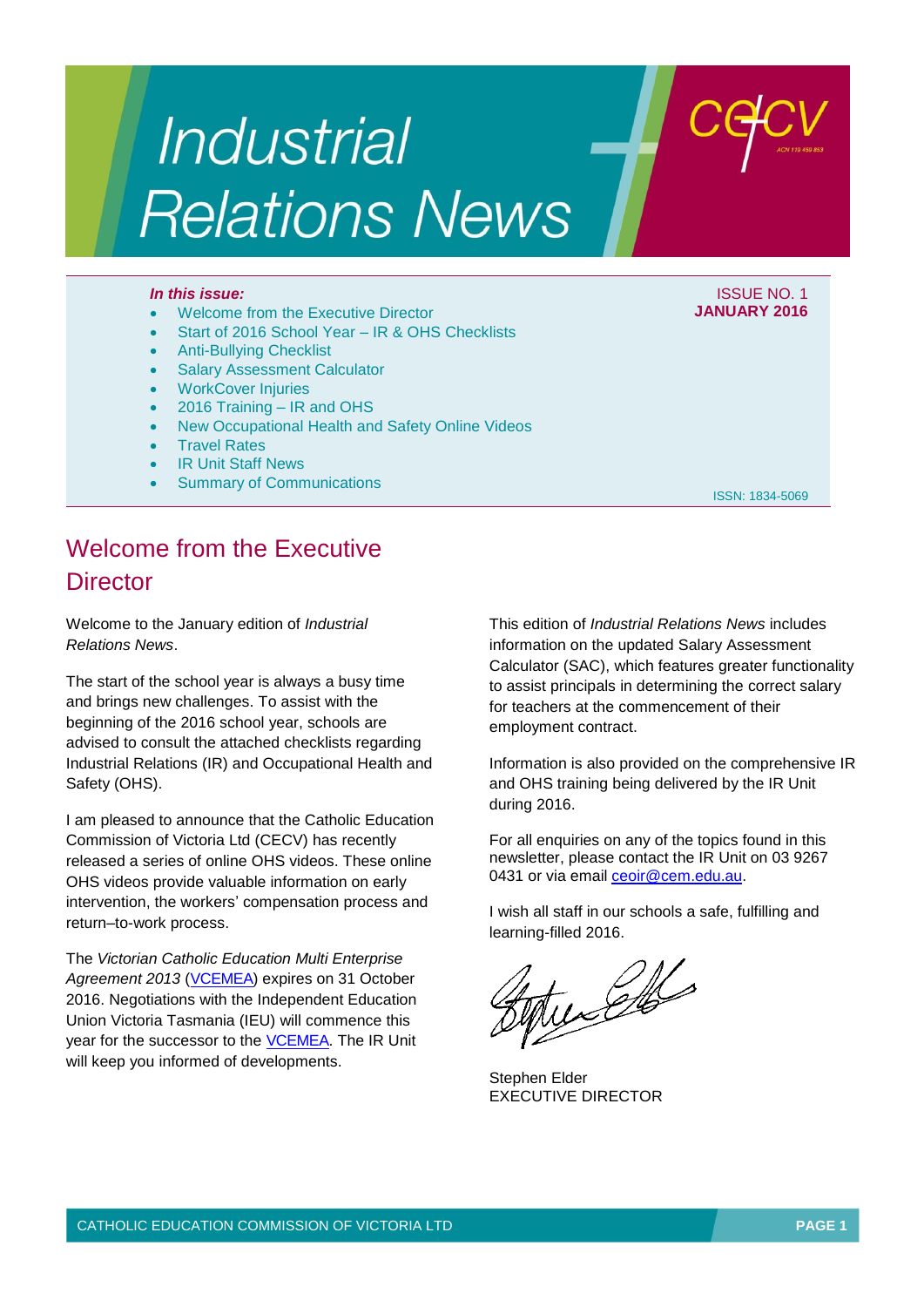## Start of 2016 School Year – IR & OHS Checklists

To assist schools in preparing for 2016, the IR Unit has developed two useful checklists covering IR and OHS issues. The checklists are attached to this edition of *Industrial Relations News*. Principals are encouraged to use these checklists as a risk minimisation tool to ensure they are ready for the 2016 school year.

## Anti-Bullying Checklist

As a follow up to the Anti-Bullying article in the May [2015 edition](http://www.cecv.catholic.edu.au/vcsa/newsletters/IR%20News,%20No.%204,%20May%202015.pdf) of *Industrial Relations News*, the IR Unit has developed a checklist. The Workplace Anti-Bullying Procedure Checklist will assist principals to ensure that clear policies and procedures are in place for preventing and responding to workplace bullying.

The Workplace Anti-Bullying Procedure Checklist is attached to this edition of *Industrial Relations News* and can be used in conjunction with the template Anti-Bullying Policy available on the CECV website [www.cecv.catholic.edu.au](http://www.cecv.catholic.edu.au/) under *Industrial Relations / Guidelines / [Anti-Bullying Policy.](http://web.cecv.catholic.edu.au/vcsa/guidelines/Anti_Bullying_Policy.doc)* Principals are also recommended to review the Anti-Bullying Guide available on the [CECV website](http://www.cecv.catholic.edu.au/default.htm) under *Industrial Relations / Guidelines / [Anti-Bullying Guide](http://www.cecv.catholic.edu.au/vcsa/guidelines/Anti_Bullying_Guide.pdf)*.

## Salary Assessment Calculator

The Salary Assessment Calculator (SAC) for teachers has been updated and is available on the CEVN website [http://cevn.cecv.catholic.edu.au](http://cevn.cecv.catholic.edu.au/) under *Staffing & IR / About Staffing & IR / Salary Assessment* or under *Popular Links* on the home page.

The updated SAC Help Document is available on the [CECV website](http://www.cecv.catholic.edu.au/default.htm) under *Industrial Relations / Salary Assessment / [SAC Help Document](http://www.cecv.catholic.edu.au/vcsa/SalAssess/sac_help.pdf)*.

The SAC provides assistance to schools in determining the correct salary for teachers at the commencement of their employment contract. The SAC should not be used for any other school staff.

No changes have been made to the method used by the SAC for determining the commencement salaries for teachers. This method is set out in clauses 40 and 50 of the [VCEMEA.](http://www.cecv.catholic.edu.au/vcsa/Agreement_2013/VCEMEA_2013.pdf)

The update to the SAC includes:

- the capacity to run a single report of all teachers at the school rather than individual assessments (Bulk Assessment Report)
- improved assistance for resolving incorrect assessments
- improved functionality for searching and entering data.

## WorkCover Injuries

During the 2015 school year, more than 100 workers' compensation claims were registered in Catholic schools. The graph below depicts the four most common types of injuries reported by teachers and non-teachers. Slips, trips and falls are by far the most common compensable injury for 2015, followed by manual handling.

Information regarding [OHS Guidelines](http://web.cecv.catholic.edu.au/frameset.htm?page=industrial) including [slips,](http://web.cecv.catholic.edu.au/frameset.htm?page=industrial)  [trips and falls](http://web.cecv.catholic.edu.au/frameset.htm?page=industrial) and also [manual handling i](http://web.cecv.catholic.edu.au/frameset.htm?page=industrial)s available on the [CECV website](http://www.cecv.catholic.edu.au/default.htm) under *Industrial Relations / Occupational Health & Safety / Occupational Health & Safety Guidelines*.

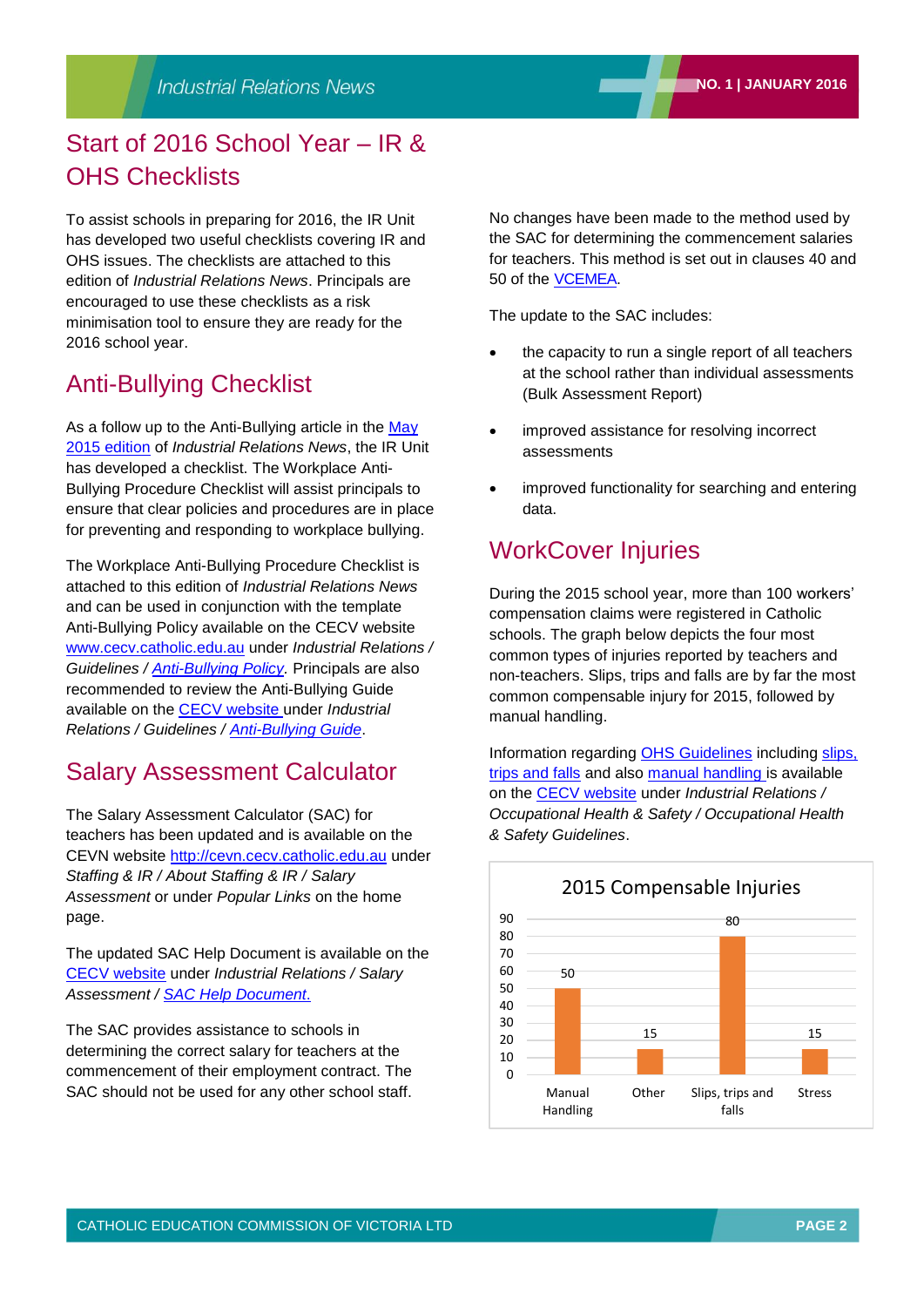## 2016 Training – IR and OHS

The following IR and OHS Professional Learning training sessions are now available for Term 1, 2016:

#### *February 2016*

| <b>Training</b><br><b>Session</b>                                                    | <b>Date</b>        | <b>Activity</b><br><b>Code</b> | <b>Registration</b><br><b>Closing Date</b> |
|--------------------------------------------------------------------------------------|--------------------|--------------------------------|--------------------------------------------|
| <b>Know Your</b><br>Agreement-<br><b>Education</b><br><b>Support</b>                 | 3 Feb<br>2016      | 16IST101A                      | 29 Jan 2016                                |
| <b>VCEMEA</b><br>Leave                                                               | 17<br>Feb<br>2016  | 16IST102A                      | 5 Feb 2016                                 |
| <b>OHS</b> for<br><b>School</b><br><b>Leaders</b>                                    | 23<br>Feb<br>2016  | 16IST203A                      | 16 Feb 2016                                |
| <b>Know Your</b><br>Agreement-<br><b>School</b><br><b>Leaders</b>                    | 24<br>Feb<br>2016  | 16IST103A                      | 17 Feb 2016                                |
| <b>Managing</b><br><b>Employment</b><br>Concerns-<br><b>School</b><br><b>Leaders</b> | 29<br>Feb.<br>2016 |                                | 16IST104A 22 Feb 2016                      |

#### *March 2016*

| <b>Salary</b><br><b>Assessments</b>                                                  | 3 Mar<br>2016          | 16IST105A | 25 Feb<br>2016 |
|--------------------------------------------------------------------------------------|------------------------|-----------|----------------|
| <b>Return to Work</b><br><b>Coordinator</b><br><b>Training</b><br>$(2 \text{ days})$ | 10 & 11<br>Mar<br>2016 | 16IST205A | 3 Mar<br>2016  |
| <b>Know Your</b><br>Agreement-<br><b>School Leaders</b>                              | 16 Mar<br>2016         | 16IST103B | 9 Mar<br>2016  |
| <b>Know Your</b><br>Agreement-<br><b>Education</b><br><b>Support</b>                 | 17 Mar<br>2016         | 16IST101B | 10 Mar<br>2016 |

Registration is now open via My PL (IPLS) on the [CEVN website](https://cevn.cecv.catholic.edu.au/secure/CEVNLogin.aspx?redirect=http://cevn.cecv.catholic.edu.au/Default.aspx) under *Professional Learning / My PL (IPLS)*.

## New Occupational Health and Safety Online Videos

As a school leader you have a key role to play in managing the workers' compensation process and helping an injured worker's return to work, irrespective of whether the injury occurred at work or elsewhere. The CECV has produced a [series of](http://www.cecv.catholic.edu.au/vcsa/ohands/ohs_in_schools.html)  [online videos](http://www.cecv.catholic.edu.au/vcsa/ohands/ohs_in_schools.html) to assist you in managing these processes. The training material includes the following three chapters:

#### *Early intervention*

Early Intervention is about identifying and responding to warning signs and reports of accidents and incidents at school. This training material will provide you with tips on early intervention strategies.

#### *The workers compensation process*

Managing the workers compensation process can be an unfamiliar journey. This training material will provide you with tools, tips, timeframes and administrative processes to successfully manage a worker's compensation claim.

#### *The return-to-work process*

Supporting an injured staff member's return to work is not always easy, but it has benefits for the staff member and the school. This training material will provide you with tools, tips and information to successfully manage a return-to-work case irrespective of whether the injury was covered by workers compensation.

These series of online videos add to the growing body of [OHS Training Material](http://www.cecv.catholic.edu.au/vcsa/ohands/ohs_in_schools.html) developed by the IR Unit in the area of OHS and WorkCover and is available on the [CECV website](http://www.cecv.catholic.edu.au/default.htm) under *Industrial Relations / Occupational Health & Safety / Occupational Health & Safety Training Materials*.